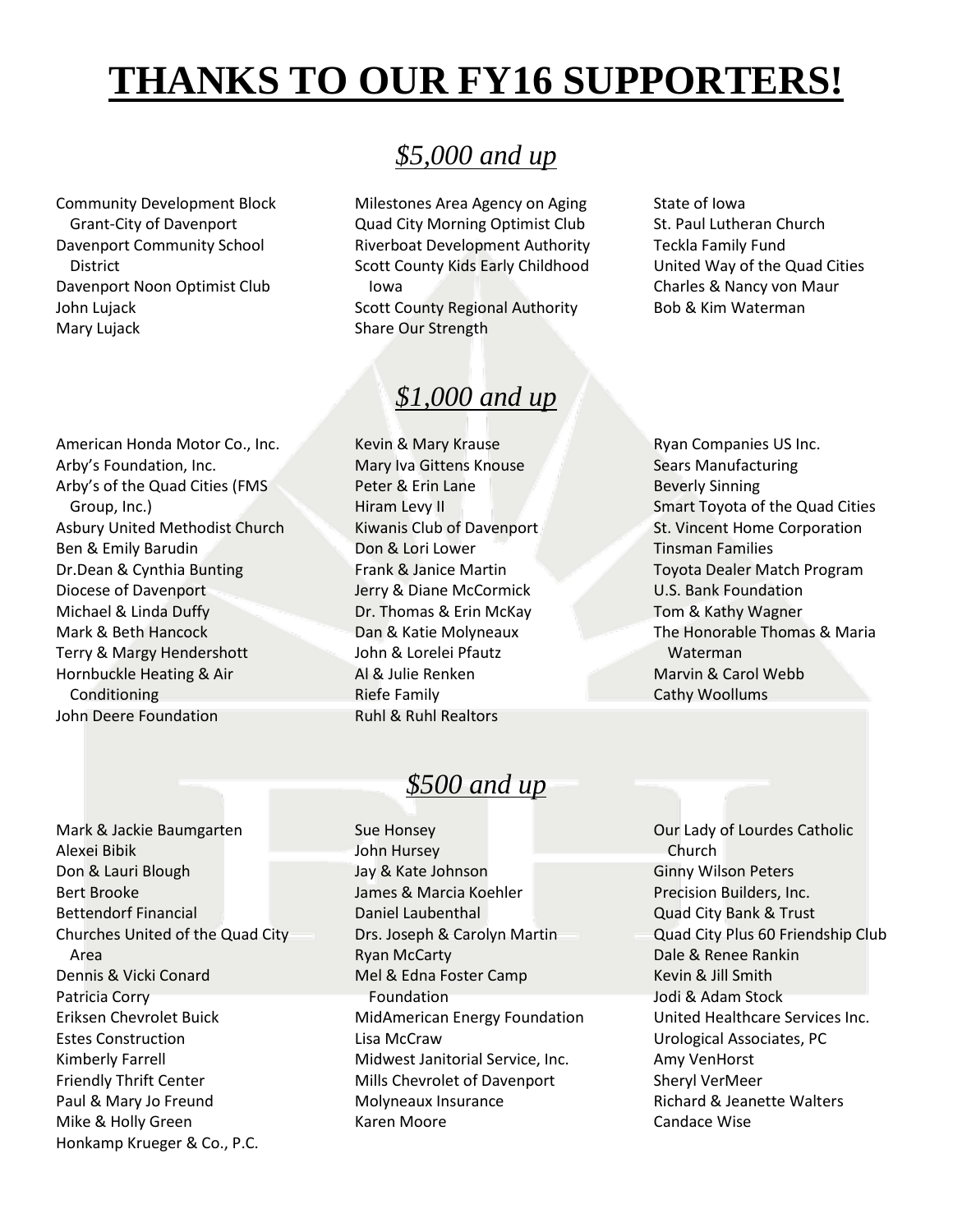#### *\$100 and up*

Acme Sign Co. Inc. Alcoa Retirees Club Jackie & Dennis Anhalt Anonymous Arthur J. Gallagher & Company Mike & Judy Bauer Stephen Beck Scott Bengfort Kerry Beyer Devon Binion John & Paddy Blackman Nicholas Book Stanley & Pamela Bright Donald & Agnes Burns Mike & Bonnie Byrne Dr. & Mrs. Robert Byrum Edmund & Molly Carroll Sandra Carthey Dr. Charles & Deborah Cassel Jessica Castaneda Christ's Family Church Club 57 – Breakfast Group Ken Conlon Kimberly Conrad Lisa Corrigan Donald & Patty Courter Michele Dane Dwight Daniel Davenport Electric Contract Company Ray De Winkle Craig & Kathleen Debo Craig & Carly Dedecker Doland Jewelers Bobbi Draheim Bethany Duffy Dutrac Community Credit Union Becky Eiting Mary Ann Engel Marianne Engelmann Andi Engler Mr. James Entwistle & Dr. Siv Brit Saetre Jim Farber Linnea Farrell Brian Finch

Matt & Aimie Finck Finder's Keepers Lori Rodrigues-Fisher Denny & Terri Fox Bob & Sue Gallagher Jeff & Robyn Goree Melinda Grau Eric Hackbarth Wilma Hauser John & Nancy Hayes Michael Held William Heller Alice Hofer Dr. R. Josef Hofmann Jim & Carol Horstmann Robert Hotle Nancy & Doug Hultquist Mark & Jennifer Hunt Steve & Mary Ellen Hunter Monica Hursey Dr. David & Peg Iglehart J D Byrider Megan Johnson & Simmone Duranleau Michael & Barb Johnson Rocky Jones Dr. Judy Kaiser Phillip & Connie Kassewitz Jeff & Michelle Keester Kara Kemmerer Mark Kilmer Marjorie Kimmel Jenni Kirkpatrick Frank & Terre Klipsch Chris Koerperich Kenneth Koupal Shawn Lamb Gary & Gerda Lane Mark & Brianna Lane Curtis & Pamela Lang Dr. Bill & Kathy Langley Jim & Jennifer Lanphere Greg & Sharon Larrison Rosa Lira-Kuhrt Georgia Martin Lena Marxen

Matthew & Belen Mata Mary's Angels, St. Andrew's Parish Frank & Ann McCarthy Jeffrey McKinney Margaret McNamara Corey & Marci Mecagni Jon & Shelly Mills Dr. Ed & Chris Motto Diane Mueller Martha Neal Mr. & Mrs. Otto Nobis Jacqueline O'Donnell John & Julie Oliger Vickie Palmer Melissa Pepper Kathy Petersen Raynor Door of the Quad Cities Kelly Reardon Ronald & Tarcella Rickman Gary & Mary Robbins Lorraine Rodrigues-Fisher Mark & Rita Rosauer Richard & Sandra Ross Travis Rudolph Don & Beth Rupe Christine Sandstrom David Schafer Laura Schinke Carol Shepherd Dick & Judy Smith Dr. Paul & Teresa Smith Henry & Beverly Sobaski Steve & Patti Sorensen Hugh & Debby Stafford Dr. David & Sherry Staub Stuff Etc. Davenport Jennifer Thornburg David & Kristin Thorne Maggie Tinsman U of I Community Credit Union Bryan VanItallie Roger & Tami Viernow George & Jane Vieth James von Maur Michael Wickham Tom & Kathy Wine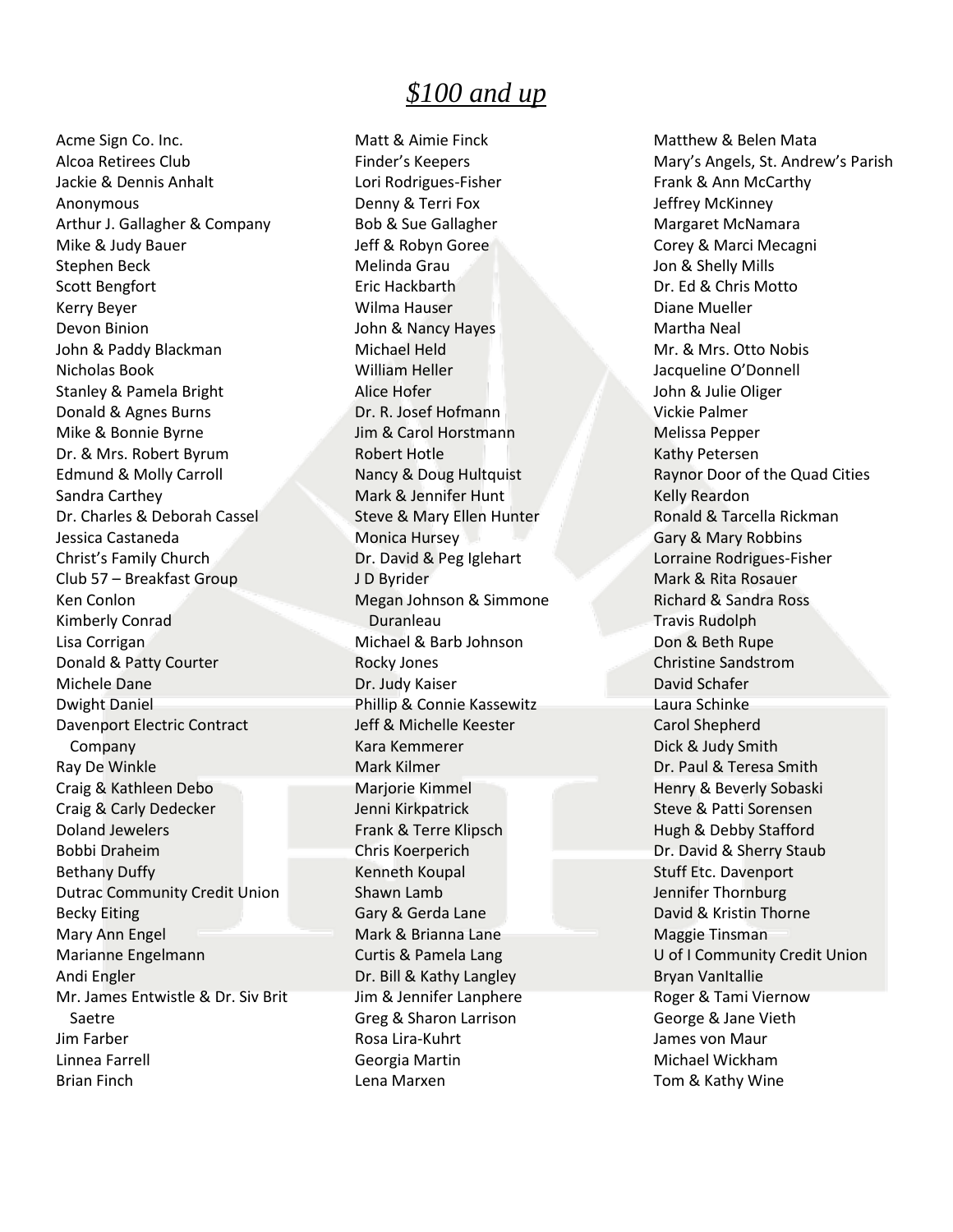#### *Under \$100*

Linda Allebach Anonymous John & Elizabeth Axel Freda Becker Jodi Bellizzi Paula Blinkinsop D. Blue John Blunk Denise Bohr Sheila Boyd William & Ann Braught Mary Burghoffer Marilyn Chatfield Barry & Susie Cheeney Brian Cheever Anne Colville Hope Constantino Leigh Cornell Sue Davison Selena DeGeeter John Delleman Jennifer DeSmith James & Carol Determan Josh Devilbiss Ron & Jackie Diekmann Jennifer Dormire Jeanne Eble Darcy Enyeart Faith United Church of Christ Betty Fogle Sara Fossey Janae Fowler Russ & Paula Freund Ian & Monique Frink Michael Fulton Wanda Garnica Glen & Sally Gierke, Jr. Janet Glass Sara Glover Barbara Goettig Dr. John & Susan Greenwood Jen Greer

Dale Haake & Conchita Lucas-Murillo Mary Hancock Ida Harrington Fred Harris Lance Heuer Annetta Hileman Nathaniel Hillman Carolyn Hingst Jo Hofer Iowa Scottish Rite Masonic Foundation Fran & Roie Ivory Sharon Johnson John Karben Ron & Susan Kardel Mindy Keller Andrea Kimmirle Jim King Kevin Koellner Laura Krogman Lindsey Kubat Janice Kuehl Debra Kutsunis Trina Lancaster William Larson Corey Lawson Quinton Leymaster Dr. & Mrs. Joseph Lohmuller Julie Lovel Linda Lucas Curtis Lundy Kathy Maloney Dean Lorne, Jan & Mike Mayer Diane McAllister Rex & Diane McCrery John McEvoy Jenny Meek Jimmie & Becky Meurs Dawn Moellenbeck Tashuna Mosley Kenneth Moss

Victoria Navarro Paul & Ann Nicknish Newcomb Presbyterian Church Terrance & Linda O'Connell Gregg & Carolyn Ontiveros Bob & Con-E Osmers Damian Papish Janet Parks Steve & Joan Petersen Robert & Evelyn Petersen Dr. Alta Price Joe Randles Buzz & Sonja Rekers John & Marilyn Rodgers Dr. Paul & Karen Rohlf Alicia Ross Ryan Rusnak Kelly Sachleben Blake Schaeffer Thomas & Jeanne Schebler James Schebler Jason Schlapkohl Samuel Schlouch John & Kathleen Schmitz Cindee Schnekloth Peter Schuster Jodi Seitz Sergeant Peppers Auto Shop, Inc. Troy Shannon Cindy & Brandy Showers Jay Smith Beth Tinsman Bob Travis & Susan Connolly-Travis Joan Vanover Dana & Faye Waterman Ronald Wilimington Saundra Windham Jeanne Wonio Roland Youngberg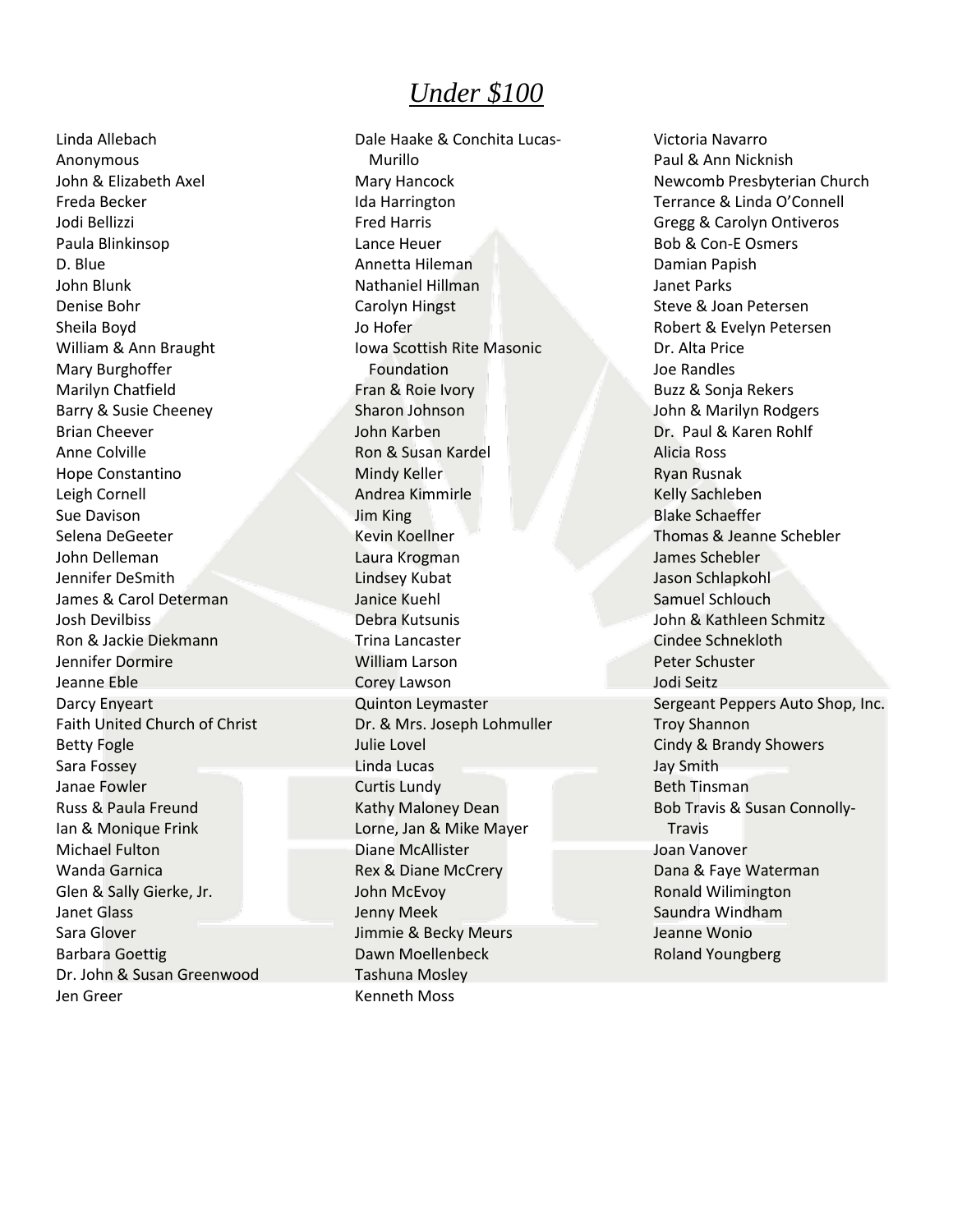## *Individuals In-Kind*

Anonymous Bishop Amos Linda Allebach Ashley Appleman Heather Brinkschroeder Tom & Sandy Brus Betty Buesing Gina Campbell Rae Anne Christiansen Jenny Colwell Ken Colwell Dennis Conard Donald & Patty Courter Michele Dane Sara Detweiler Roseann & Lucille Dipple Cathy Donahoe Remona Druhl Becky Eiting Jensina Endresen Mary Ann Engel Andi Engler Lori Engler Rose Engler Janae Fowler Gale Francione Rob & Rhonda Frieden Bob & Sue Gallagher

Mike & Holly Green Ty'Asia Griffith Mary Hamann Frank Heiser Linda Hennes Alice Hofer Jo Hofer Natalie Hoke Charlie Houdesheldt Dr. Elisa Huff Monica Hursey Sara Jeys Megan Johnson & Simmone Duranleau Mindy Keller John & Gail Kessler Andrea Kimmirle Sue Kirk Benjamin Klemme Dr. Richard & Judy Kreiter Sheila Krueger Greg & Sharon Larrison Gina Martin Frank & Janice Martin Laura Mayes Breanna McCarrel Ryan McCarty Jim & Kathy McCoy

Mike Morales V Navarro Kim Nelson Susan K. Nelson Kristen Ockerman Melissa Oechsner Janet O'Neill James Payne Theresa Ragsdale Dale & Renee Rankin Elaine Rexdale Mary Rourke Matt & Penny Rueter Kris Sherman Natasha & Jerry Sottos Laura Stahler David & Karen Suh Dr. Art Tate Donna Turnmeyer Thomas VandeWiele Phyllis Von Ant Chief Lynn Washburn Randall Wiese Roy Williams Clarissa Worley Danna Wuestenberg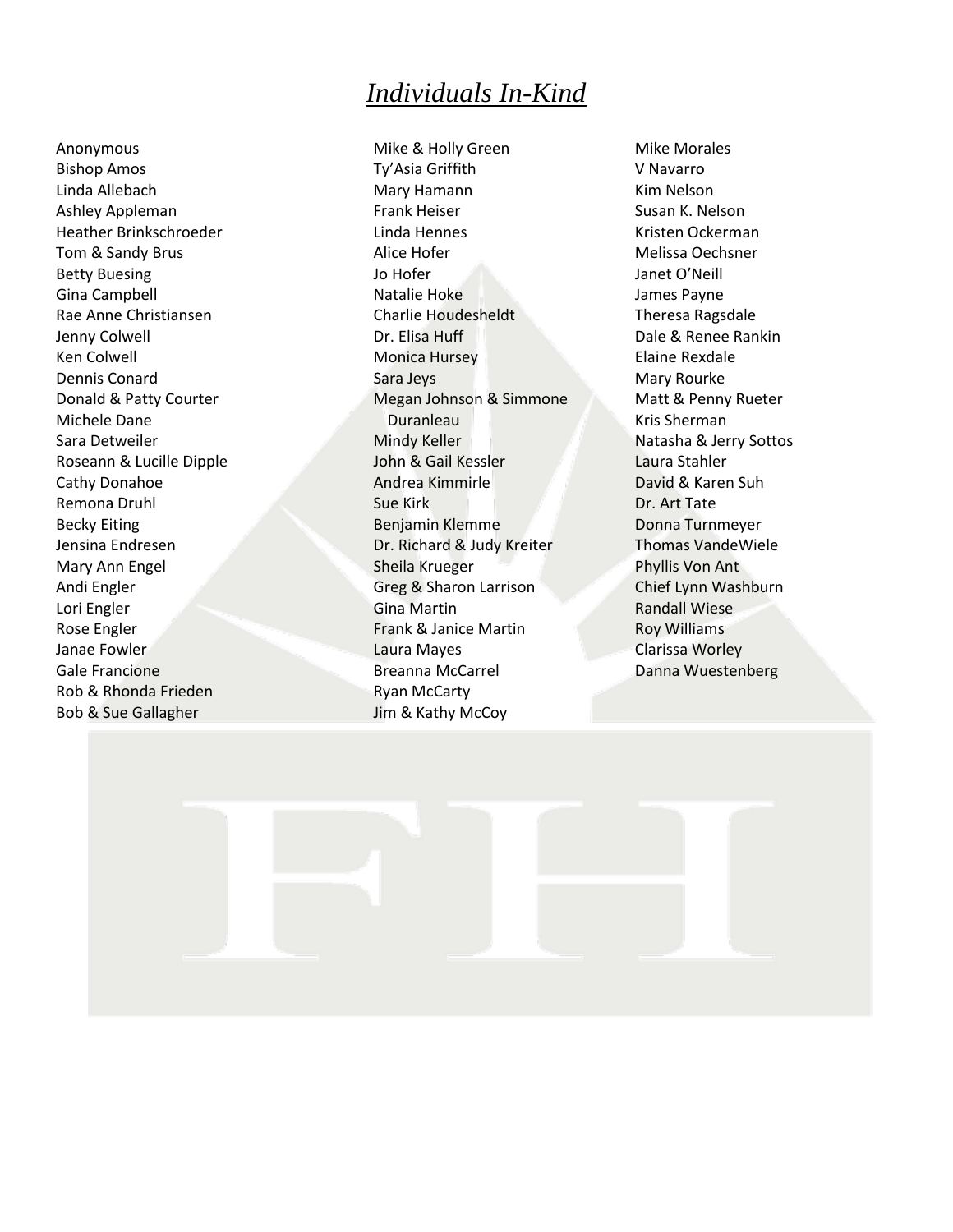### *Businesses In-Kind*

11th Street Precinct 2<sup>nd</sup> Wind Exercise Equipment 7G Distributing A Kneaded Therapy All Saints Catholic School Applebee's Arby's of the Quad Cities (FMS Group, Inc.) Arthur J. Gallagher & Company Arthur Murray Dance Studio ArtsyBug Studio Asbury United Methodist Church Aunt Rhodie's Landscaping & Design Studio Backpocket Brewing Company Backwards Yoga Barnes & Noble Barrel House Best Western Steeplegate Inn Bettendorf Office Products Biaggi's Body Dynamics Books-A-Million Bowls Urban Eats Bruegger's Enterprises, Inc. Buffalo Wild Wings Burke Cleaners Café d'Marie Camera Corner Car X Casey's General Stores, Inc. Chicago Bears Chili's Chipotle Christ United Methodist Church Christ's Family Church Cinnamon Ridge Farms Circa '21 Club 57 – Breakfast Group Colman Florist Complete Nutrition Congregation of the Humility of Mary Cordova Speedway Davenport Nazarene Church Davenport Parks & Recreation Doland Jewelers Donuts & More Downtown Deli

Dr. Pepper Snapple Group Exotic Escape Day Spa Faith United Church of Christ Family Museum Family Video Fareway First Assembly Church Genesis Health Systems Governor's Great River Brewery Green Bay Packers Community **Outreach** Green Thumbers Hampton Inn & Suites HAVLife Foundation Hero's Pub Hilton Garden Inn Holy Family Catholic Church Home Hardware **Hooters** HuHot Mongolian Grill Hy-vee Angel Tree Iowa Wild Isabel Bloom Isle of Capri J.L. Brady Co. Johnnie's Meat Market Jumers Casino & Hotel K & K True Value Hardware Kalona Brewing Company Kelly's Irish Pub Kosama KRAVE Fitness Kwik Trip KWQC Lake Geneva Canopy Tours Main at Locust Pharmacy Mama M's Me & Billy Menards Mickey's Country Café Miller Container Millstream Brewing Company Minnesota Vikings Mission Foods Corp. Modern Woodmen of America Moe's Southwest Grill Morris & Co. NARFE

Necker's Jewelers Newcomb Presbyterian Church North Ridge Community Church Oh Snap! Photography Old Chicago Pizza & Taproom Our Lady of Lourdes Catholic Church Our Lady of the River Our Lady of Victory Church Outback Steakhouse **Outerwall** Palmer Hills Golf Course Panera Bread of Iowa Papa Murphy's Park View Lutheran Church Pepperjax Pizza Ranch Pizza Shack Popcorn Charlie & Co. Pzazz! Q.C. Arts – Festival of Trees Quad Cities "D9" Greek Letter **Organizations** Quad Cities Pickleball Club Quad City Symphony R Bar Red Lobster ReMax River Cities Ridgecrest Village Riefe's River Music Experience RiverCenter RS McGladrey Rudy's Tacos Running Wild Sacred Heart Scratch Cupcakery Shooting Sports Sippi's Restaurant Sisters of Humility of Mary Sport's Fans St. Louis Cardinals St. Mary's Catholic Church St. Paul Lutheran Church Stanley Steemer Sunny Trails Tappa's Steakhouse Team Beachbody The Brothers Restaurant